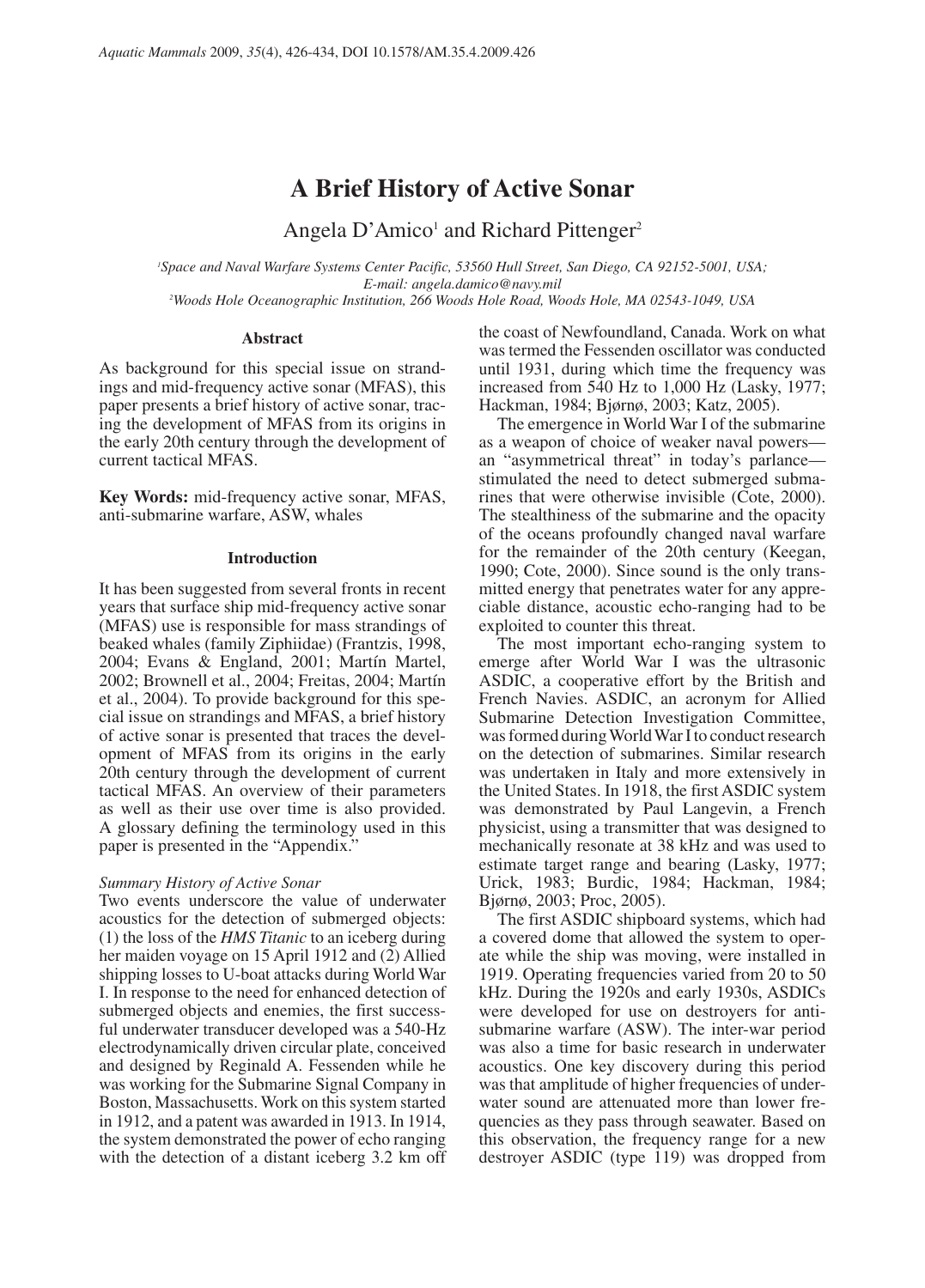21 to 31 kHz to 14 to 26 kHz and stabilized a few years later at 14 to 22 kHz. The typical frequency for ASDIC during that time, and subsequently during World War II, was 20 kHz, with the primary goal of detecting submarines near surface ships that were their potential targets (Hackman, 1984). After World War ll, ships with ASDIC sets were used by the whaling industry for different reasons other than submarine detection (Haslett, 1967; Ellis, 1991; Brownell et al., 2008).

Another major development in active echoranging systems occurred when the U.S. Naval Research Laboratory developed the first "QA" sonar, which was to become the first destroyermounted, echo-ranging sonar in the U.S. Navy, operating at 15 to 20 kHz. By 1933, the QA sonar was installed on eight destroyers. Subsequent improvements in transducer technology yielded the QC series, which was installed as a standard ASW active sonar on all U.S destroyers at the outbreak of World War II (Friedman, 1988). When two-letter designators were used for U.S. Navy equipment, the first letter indicated the type of equipment (Q represented Sonar Echo Ranging Listening equipment) and the second letter indicated the subtype of the equipment (Parsch, 2008).

Use of the word *sonar* for these systems, defined as Sounding Navigation and Ranging, was coined in 1942 by F. V. Ted Hunt, director of the Harvard Underwater Sound Laboratory (Hackman, 1984). All of the World War II sonars had transducers consisting of a flat-faced array of elements in spherical or tear-shaped housings that were mechanically lowered below the hull and also mechanically trained (turned) in azimuth. A Naval Sonar Operator's manual published just after World War II (Bureau of Naval Personnel, 1953) provides a diagram of the traditional sonar dome (Figure 1). Between the late 1940s and 1960, in response to improvements in submarine technology and the increased threat this represented, surface ship active sonars were developed for the U.S. Navy. The major Cold War active sonar technology development was the advent of scanning sonar to compensate for faster submarine speeds and the need to switch rapidly from long-range to short-range detection of an attacking submarine. In a scanning sonar, the transducer becomes an array of elements arranged in a vertically oriented cylinder. This permits omnidirectional transmission and reception. Scanning sonar provides directional search capability via sending and receiving focused sound energy in multiple directions simultaneously with different ping intervals. Longer ping intervals allow longerrange detections, which are derived from the time it takes for the ping to reach a target and for the



**Figure 1.** Standard World War II sonar domes (Bureau of Naval Personnel, 1953); reproduced with permission from the Historic Naval Ships Association.

echo to return (Hackman, 1984; Friedman, 1988). The QHBa series was the first scanning active sonar, and it operated at 28 kHz (Friedman, 1988; Cote, 2000). Figures 2 and 3 show a cut-away of a scanning sonar and a diagram of the QCB system, respectively.

The AN/SQS-4 sonar was proposed in 1948 as a 14 kHz equivalent of the QH sonar. The AN/SQS-4 was first tested in 1951 and entered fleet service in 1954, primarily on surface ships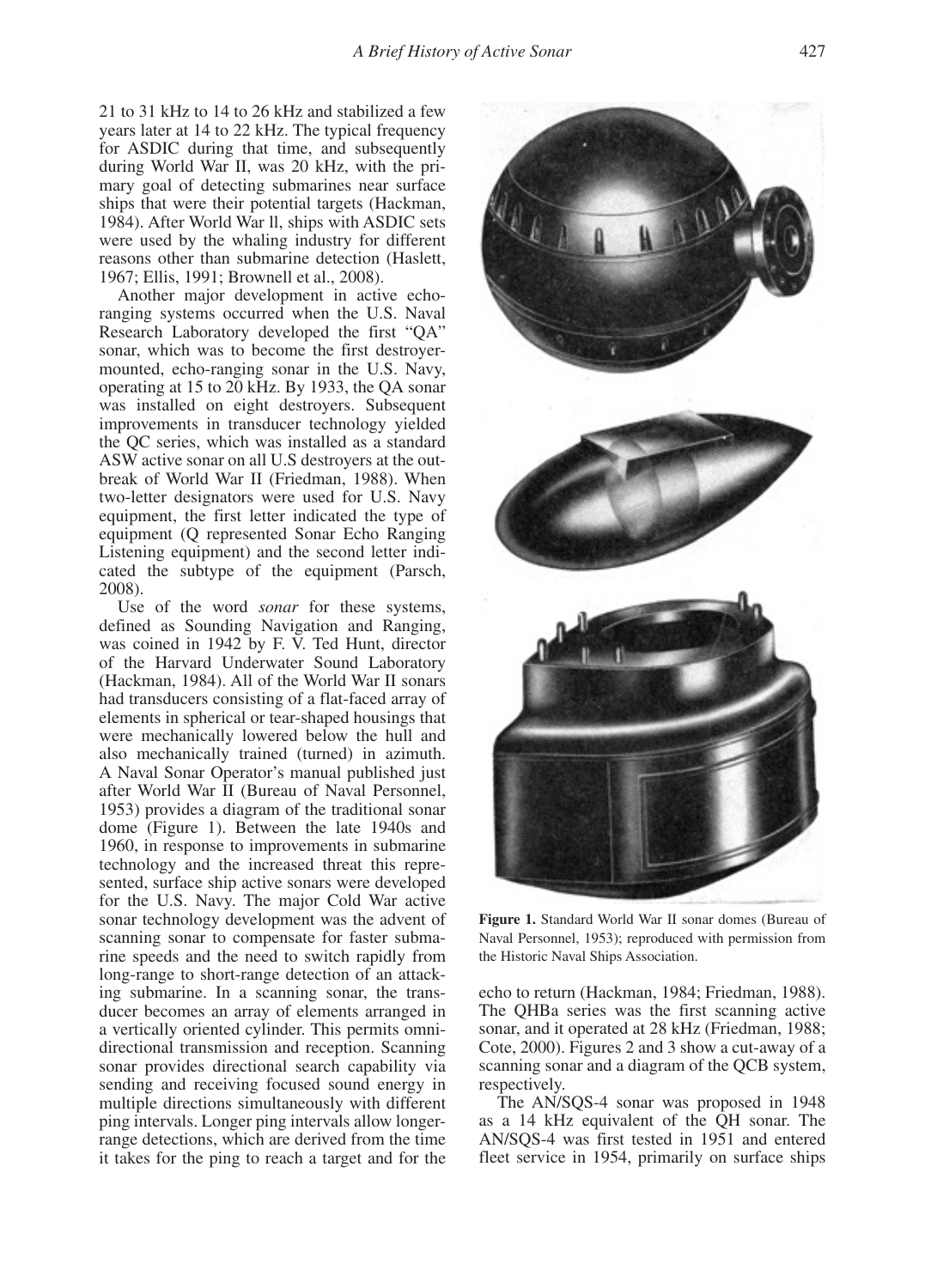

Figure 2. Cut-away view of the first scanning sonar transducer (Bureau of Naval Personnel, 1953); reproduced with permission from the Historic Naval Ships Association.

and some submarines. System designators were originally called the Army-Navy Nomenclatures System (the prefix "AN"). There is a three letter and a number designator for the surface ship sonars. "SQS" signifies "S" – Surface ship, "Q" – Sonar, and "S" – Search. The number represents the series (Cowden, 2005).

The detection range of these sonars was limited by their operating frequency, leading to the development of lower frequency active sonars to minimize attenuation loss and thus increase detection ranges. Later versions of the AN/SQS-4 reduced the typical operating mode to four variants: (1) 8 kHz, (2) 10 kHz, (3) 12 kHz, and (4) the original 14 kHz (Hackman, 1984; Friedman, 1988, 1989; Cote, 2000; Watter, 2004). The next improvement in surface sonars was RDT (Rotational Directional Transmission), which permitted increased transmitted power by pulsing groups of hydrophones in sectors sequentially. This feature was back-fitted into the existing AN/SQS-4 series sonars, which were then redesignated AN/SQS-29 through AN/SQS-32 (for AN/SQS-4, mod 1, 2, 3, 4, respectively) (Friedman, 1989). RDT was also utilized in new follow-on sonars.

The U.S. Navy also continued its quest for lower-frequency sonars through the development

of the AN/SQS-23 sonar with a frequency of 4.5 to 5.5 kHz. The AN/SQS-23 replaced AN/SQS-4 on some older destroyers under the Fleet Rehabilitation and Modernization (FRAM I) program and was installed in new construction ships. Many of the replaced AN/SQS-4 versions were transferred to Allied navies during the 1950s and 1960s (Hackman, 1984; Friedman, 1988, 1989; Cote, 2000; Watter, 2004). The goal of the AN/SQS-23 sonar was to provide a standoff engagement capability to its ship, which was then being equipped with the ASROC (anti-submarine rocket) system with a nominal range of about 5 nmi, which was introduced in 1961. ASROC could deliver payloads consisting of either homing torpedoes or nuclear depth charges. Prior to the advent of the ASROC ASW weapon, weapon delivery was very short range. The AN/SQS-23 was installed in all DDG-2, DLG-6, and FRAM I-class destroyers (Hackman, 1984; Watter, 2004).

Up to this point, all surface sonars were capable of using only the direct acoustic path (DP) data that limited sonar detection ranges to 5 nmi or less. However, Dr. Maurice Ewing of the Woods Hole Oceanographic Institution, working closely with the U.S. Navy, demonstrated the existence of much longer-range acoustic paths (Ewing & Worzel, 1945). These were the bottom bounce (BB) path, the convergence zone (CZ) path, and the deep sound channel. Ewing's discoveries were instrumental to all subsequent sonar development. In particular, the sound channel has been exploited by the U.S. Navy's Sound Surveillance System (SOSUS) (Whitman, 2005).

Exploitation of the BB and CZ paths constituted the largest U.S. Navy investment in sonar development in the Cold War. Cox (1974), Urick (1983), and Payne (2006) discuss the application of these underwater sound paths to sonar. Using these acoustic paths drove sonar frequencies even lower and required more power, better pulse shapes, and more processing. The results of these efforts were the AN/SQS-26 and AN/SQS-53 sonars (commonly referred to now as MFAS).

In 1955, technology was developed to further lower active sonar frequencies, leading to the 3.5-kHz AN/SQS-26, which represented the culmination of U.S. tactical MFAS development. Feasibility studies for the AN/SQS-26 began in 1955, and the prototype model was installed in 1961 on the *USS Wilkinson*. Since larger transducers are required to produce lower frequencies, a special class of ASW frigates was commissioned specifically to accommodate the new sonar. Starting in 1960, 58 frigates were authorized to be equipped with the AN/SQS-26 sonars. The U.S. Navy accepted the AN/SQS-26 for service in 1968. Concurrently, the U.S. Navy also modernized its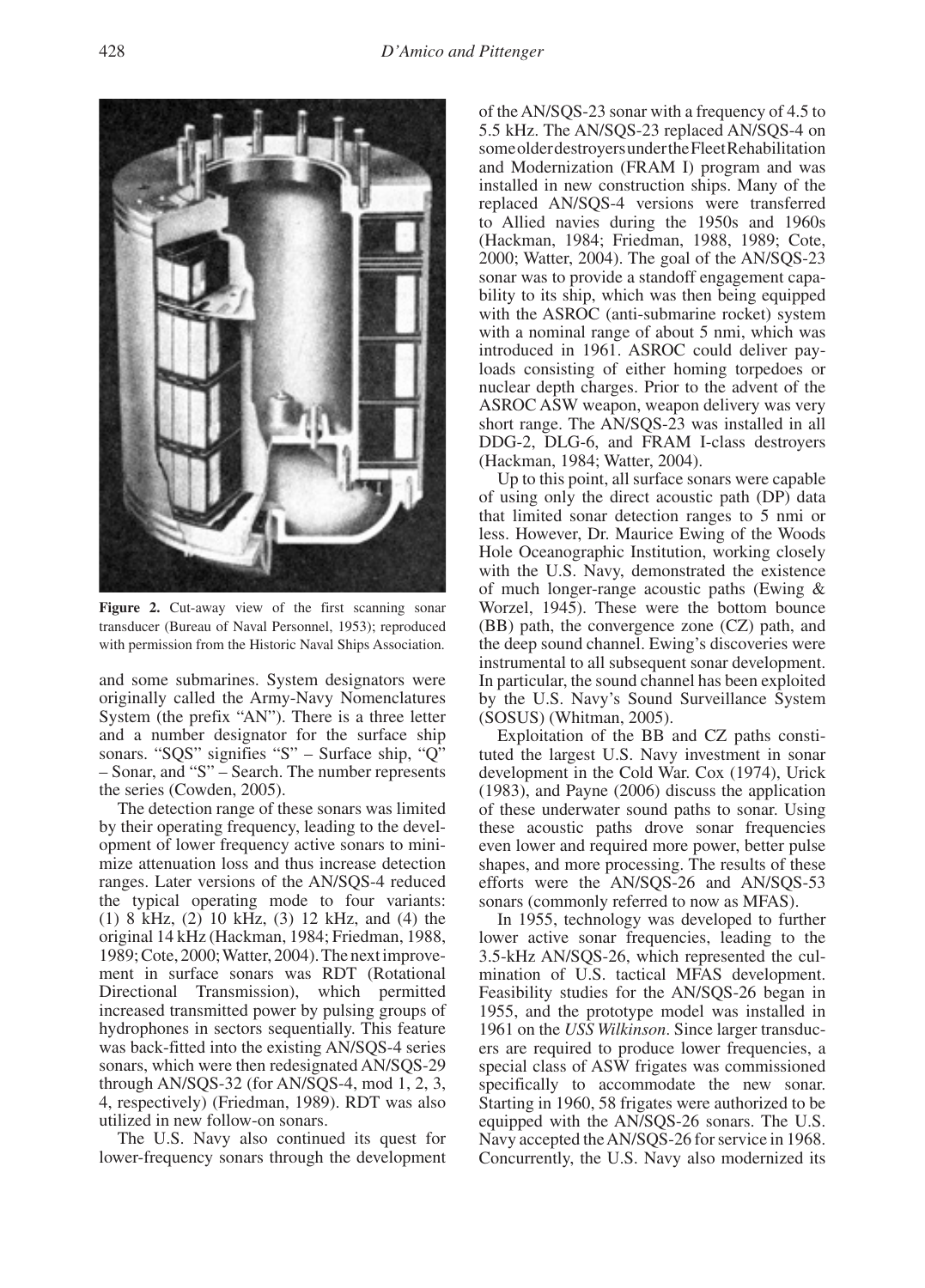

**Figure 3.** Pictorial diagram of the QGB System (Bureau of Naval Personnel, 1953); reproduced with permission from the Historic Naval Ships Association.

existing World War II-era destroyers (a total of 79 Gearing class destroyers) with hull-mounted AN/SQS-23 sonars (Hackman, 1984; Friedman, 1988, 1989; Cote, 2000; Watter, 2004).

The AN/SQS-26 and its solid-state successor, the AN/SQS-53, are the current standards for U.S. tactical MFAS. The AN/SQS-53 began delivery in 1972. The latest version is the AN/SQS-53C, which was evaluated and tested from 1986 to 1989. Evans & England  $(2001)$  sonar. Surface ship england  $\Delta N/SOS$  53C center fragmenties at a symbol since World W documented AN/SQS-53C center frequencies at 2.6 and 3.3 kHz. Several foreign navies employ

the AN/SQS-26 (Friedman, 1989; Watter, 2004). Another commonly used surface ship active sonar is the AN/SQS-56 and the export version, the DE 1160B, which operates at 5.6, 7.5, and 8.4 kHz (Friedman, 1989). The AN/SQS-56 was approved for service use in 1980. By 2003, 33 systems were in use by the U.S. Navy, and approximately 63 sys-Figure 3.3. take the Armore 3. Pictorial Diagram of the Castledge System (Bureau of Nature 2004).<br>Figure 3. Pictorial Diagram of the Armore in the tems were in use in foreign navies (Watter, 2004). Table 1 summarizes this evolution of surface ship sonar. Surface ship echo-ranging systems have evolved since World War I with systems that have lower operating frequencies, higher transmitted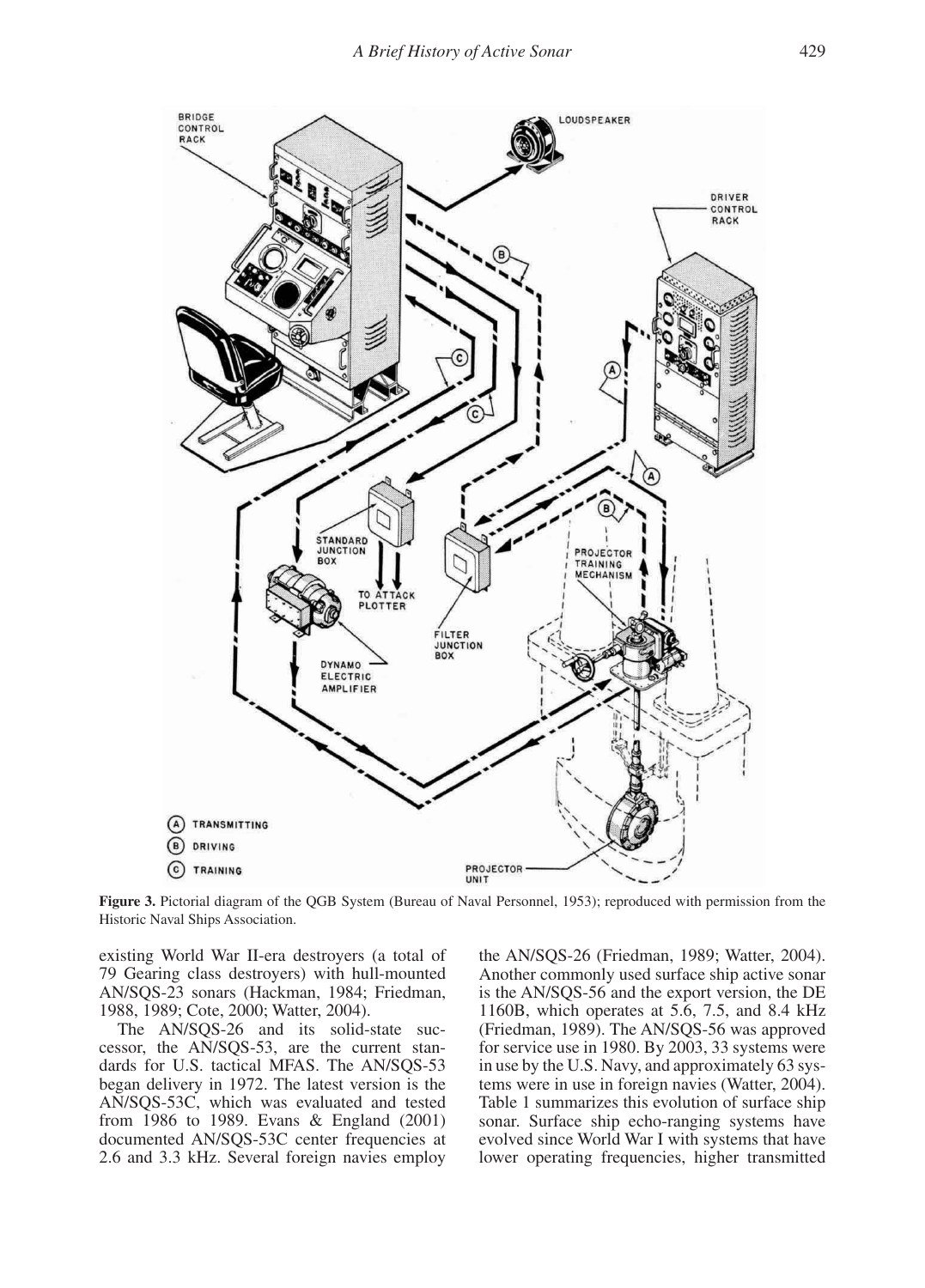Table 1. Evolution of surface ship sonars from the end of World War I until the present time; surface ship echo-ranging systems have evolved since World War I with systems that have lower operating frequencies, higher transmitted power, and longer pulse lengths. Source levels for the QHBa, AN/SQS 10, AN/SQS 4 series, and AN/SQS 29-32 that were estimated assumed values reported in references 2 and 3 are the acoustic power, not the input electrical power. If the reported values are electrical power, then the calculated source levels would be low. The calculation for source level is SL (dB re 1μPa at 1 m)  $= 171.5$  dB + 10log (Pwr).

|                                        | Inter War               |                     | World War<br>Ш | Post World War II/ Cold War |                                                                                                      |                        |             |     |                                  |               |  |
|----------------------------------------|-------------------------|---------------------|----------------|-----------------------------|------------------------------------------------------------------------------------------------------|------------------------|-------------|-----|----------------------------------|---------------|--|
| Sonar type                             | <b>ASDIC</b><br>111/112 | <b>ASDIC</b><br>119 | QHBa           | AN/SQS10                    | AN/SQS $4\sqrt{1}$<br>$AN/SQS 4/2$ $AN/SQS 30$ $AN/SQS 23$<br>$AN/SQS 4/3$ $AN/SQS 31$<br>AN/SQS 4/4 | AN/SQS 29<br>AN/SQS 32 |             |     | AN/SQS 26 AN/SQS 53A-C AN/SQS 56 |               |  |
| Frequency (kHz)                        | $20 - 50$               | 14-26               | 28             | 20                          | 8, 10, 12, 14                                                                                        | 8, 10, 12, 14          | 4.5, 5, 5.5 | 3.5 | 2.6, 3.3                         | 6.8, 7.5, 8.2 |  |
| Power (kW)                             |                         |                     | 6              | $4 - 50$                    | 10-50                                                                                                | $4 - 50$               | 60          |     |                                  |               |  |
| Source level<br>(dB re 1µPa at 1<br>m) |                         |                     | 209            | $208 - 218$                 | 212-218                                                                                              | $208 - 218$            | 219         |     | 235                              | 223           |  |
| Pulse length<br>(msec)                 |                         |                     |                | 6,30,80                     | 6,30,80                                                                                              | 2,7,30,120             | 2,5,30,120  |     | 1000-2000                        | 1000-2000     |  |
| Reference                              | $\mathbf{1}$            | $\overline{2}$      | $\overline{2}$ | 3                           | 3                                                                                                    | 3                      | 3           | 3   | $\overline{4}$                   | 4             |  |

1. Hackman (1984); 2. Bureau of Naval Personnel (1953); 3. Friedman (1989); 4. Evans & England (2001)

**Table 2.** Number of U.S. Navy combatants ASW platforms from the end of World War II to the present time; derived from U.S. Naval History and Heritage Command (2009).

| Date           | Era             | Destroyers | Frigates | Patrol | Totals |
|----------------|-----------------|------------|----------|--------|--------|
| August 1945    | End of WW 11    | 377        | 361      | 1.204  | 1,942  |
| June 1957      | Pre Sputnik     | 253        | 84       | 12     | 349    |
| June 1963      | MFAS in service | 222        | 40       |        | 262    |
| June 1975      | End Vietnam     | 102        | 64       | 13     | 179    |
| September 1990 | End Cold War    | 57         | 99       | 6      | 162    |
| 2009           | Present         | 54         | 30       |        | 84     |

power, and longer pulse lengths. Table 2 lists the distribution of vessels capable of sonar use in each major era.

Although advances in passive acoustics during the Cold War promulgated the increased use of passive sonar technologies, MFAS has remained standard equipment on almost all frigates and destroyers with ASW missions. In the 1970s, as submarines were equipped with intercontinental ballistic missiles, the development of long-range passive sensors was accelerated (Hackman, 1984). However, as both nuclear and diesel-electric submarines operating on batteries became progressively and simultaneously quieter and faster, and thus more difficult to detect in a timely manner, the U.S. and its NATO allies also began to pursue alternatives to passive acoustics, resulting in the development of low-frequency active sonars (LFAS) systems in the 1990s through to the first decade of the 21st century to achieve greater submarine detection ranges. Tyler (1992) and Pengelley & Scott (2004) provide summaries of the current LFAS systems being developed by various nations.

Since the end of the Cold War, the U.S. Navy's operational focus has shifted increasingly to littoral warfare (Morgan, 2005). Littoral warfare, as defined in the National Research Council (NRC) (1994) publication, *Coastal Oceanography and Littoral Warfare*, is the use of combined forces designed for coordinated sea-land-air operations. This publication categorizes the littoral regime as consisting of four subdivisions: (1) harbors and approaches, (2) straits and archipelagoes, (3) the surf zone, and (4) the continental shelf. Additional information on littoral warfare can be found in Tyler (1992), U.S. Department of the Navy (U.S. DoN) (1993), Space and Naval Warfare Command (1996), Scott (2000), and Pengelley & Scott (2004).

To give the reader unfamiliar with military exercises some idea of the range and focus of a typical array of U.S. and multinational exercises and the type of equipment used by global navies,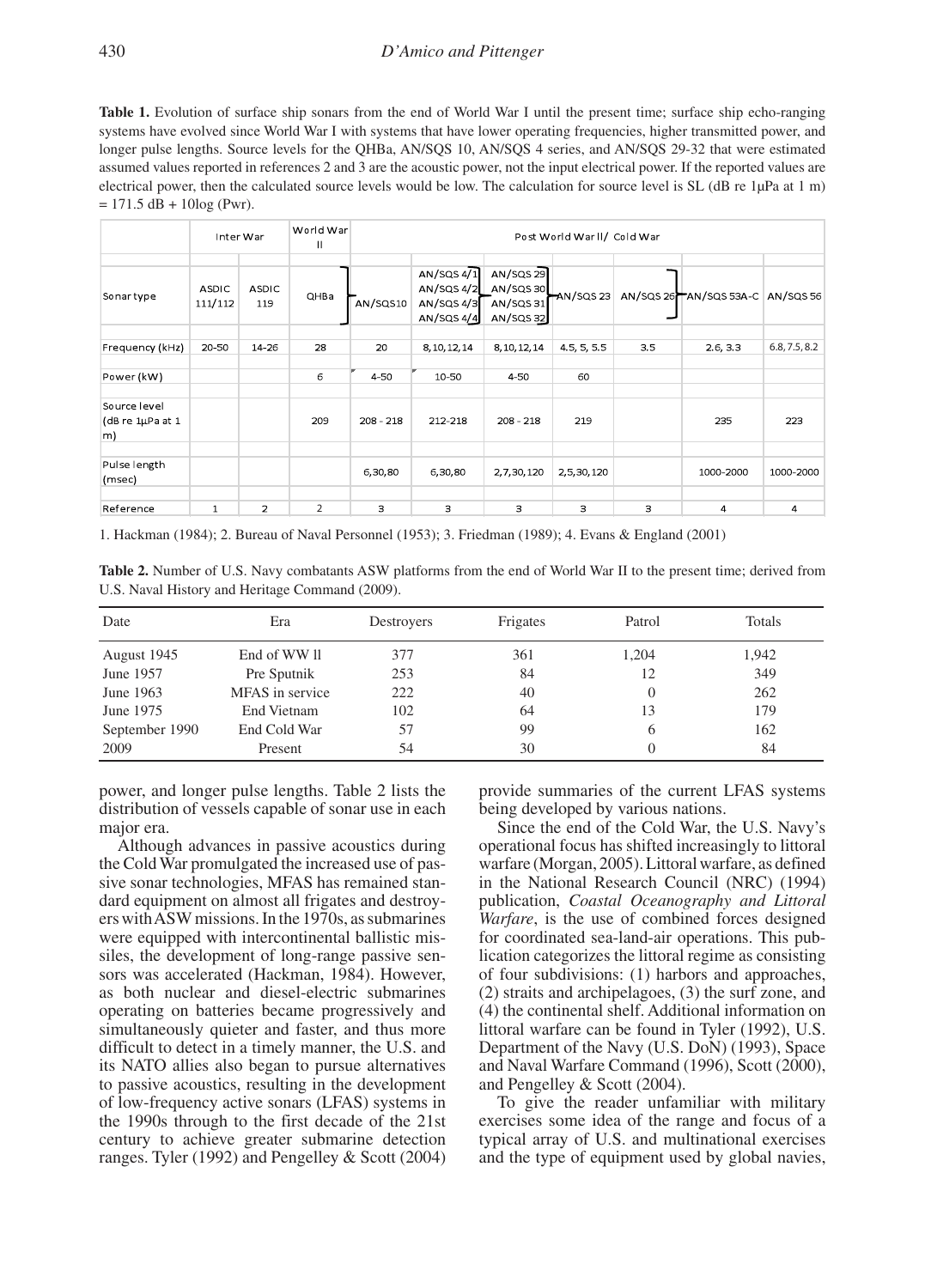information is available at the websites that follow:

## *Official U.S. Navy Websites*

- • *A Program Guide to the U.S. Navy* (2000 ed.): www.chinfo.navy.mil/navpalib/policy/vision/ vis00/contents.html
- National Technical Information Center (NTIS): www.ntis.gov
- • U.S. Navy: www.navy.mil
- • U.S. Fleet Forces Command: www.cffc.navy. mil

### *Non-Official Websites*

- Federation of American Scientists: www.fas. org
- Global Security: www.globalsecurity.org

The U.S. Navy's range complexes provide an environment for U.S. forces to conduct realistic combat-like training. A comprehensive description of the type of training exercises conducted on these range complexes can be found in the *Range Complex Environmental Impact Statements* (EISs) that has recently been published. The text of the EISs for three of the major range complexes can be found at the following sites:

- Southern California: www.socalrangecomplexeis.com/default.aspx
- Hawaii: www.govsupport.us/navynepahawaii/ hawaiirceis.aspx
- Atlantic Fleet Active Sonar Training (AFAST): http://afasteis.gcsaic.com

#### **Discussion**

The advent of the submarine, which was a major threat to Allied security in World War I, World War II, and the Cold War, drove the development of sensors to detect them. Sound uniquely penetrates ocean waters for long ranges, and changes to a sound signal as it propagates were therefore exploited as key cues that could be used to image the otherwise impenetrable depths. Acoustic echo-ranging research led to sonars with increasingly lower frequencies and increased transmitted power. The evolution of surface sonars, shown on a timeline in Table 1, culminated with today's MFAS.

Although each new sonar had more power than previous ones, it can be argued that the U.S. Navy is putting considerably less noise into the water than it did at its peak force levels at the end of World War II. As can be seen in Table 2, the number of U.S. Navy combat ships has been reduced by two magnitudes, almost 96% from its force levels at the end of World War II—that is, 84 ships today compared to 1,942 ships in 1945. Additionally, today's ships are designed and built to be quieter than World War II vintage ships and can regularly employ passive and, when needed, active sonars (Federation of American Scientists [FAS], 2009). In the years between World War II and the early 1970s, surface ships had no passive ASW sensors and had to use active sonar exclusively. Today's ships have improved passive sensors.

When considering the amount of noise put into the seas by U.S. Navy ships, it is useful to consider also that from World War I through the early 1970s, all U.S. Navy ASW combatants and many auxiliary vessels were equipped with depth charges. Dropping depth charges off the stern via a rack or track was standard practice for ASW vessels in both World Wars. The U.S. built over 600,000 depth charges during World War II, and over half of these depth charges were still on hand when hostilities ended. Each Mark 6 (redesigned from the Mark 3) depth charge, commonly used during most of World War II, had nominally the equivalent explosive power of about 136 kg of TNT (*Naval Weapons*, 2008). An operating manual for the Mark 6 and Mark 7 depth charges was published in 1943 (Bureau of Ordinance, 1943). It was standard policy for ships equipped with depth charges to be required to fire a full salvo (up to 30 rounds) every training cycle (yearly). These training evolutions were generally conducted near home ports, especially Norfolk and San Diego. Depth charges were phased out of the U.S. Navy in the early 1970s, having been replaced by homing torpedoes (Captain J. Binford, USN[Ret], pers. comm.; Pittenger, pers. experience as Force ASW Readiness and Training Officer on the Surface Type Commander Staffs, 1971-1976).

Commercial active sonars, designed for detecting underwater objects, are a source of anthropogenic noise. Typically, they operate at higher frequencies, project lower power, and have significant spatial resolution with narrower beam patterns and short pulses. Richardson et al.  $(1995)$  and the NRC  $(2003)$  provide a discussion of anthropogenic noise provided by commercial sonars and pingers.

MFAS is the primary ASW sensor on U.S. Navy combatants today. The frequency range of these sonars is low to exploit lower propagation loss than at higher frequencies, and the transmitted power is higher to exploit longer ranges. They are ubiquitous, employed by virtually every navy in the world. Data for U.S. Navy ships suggest that while current MFAS are broadly employed or, rather, deployed and have higher source levels than the original sonars in the first half of the last century, fleet sizes of major navies have been steadily decreasing. Thus, while MFAS are clearly a continuing and important technology for these navies, their contribution to the total sound budget of the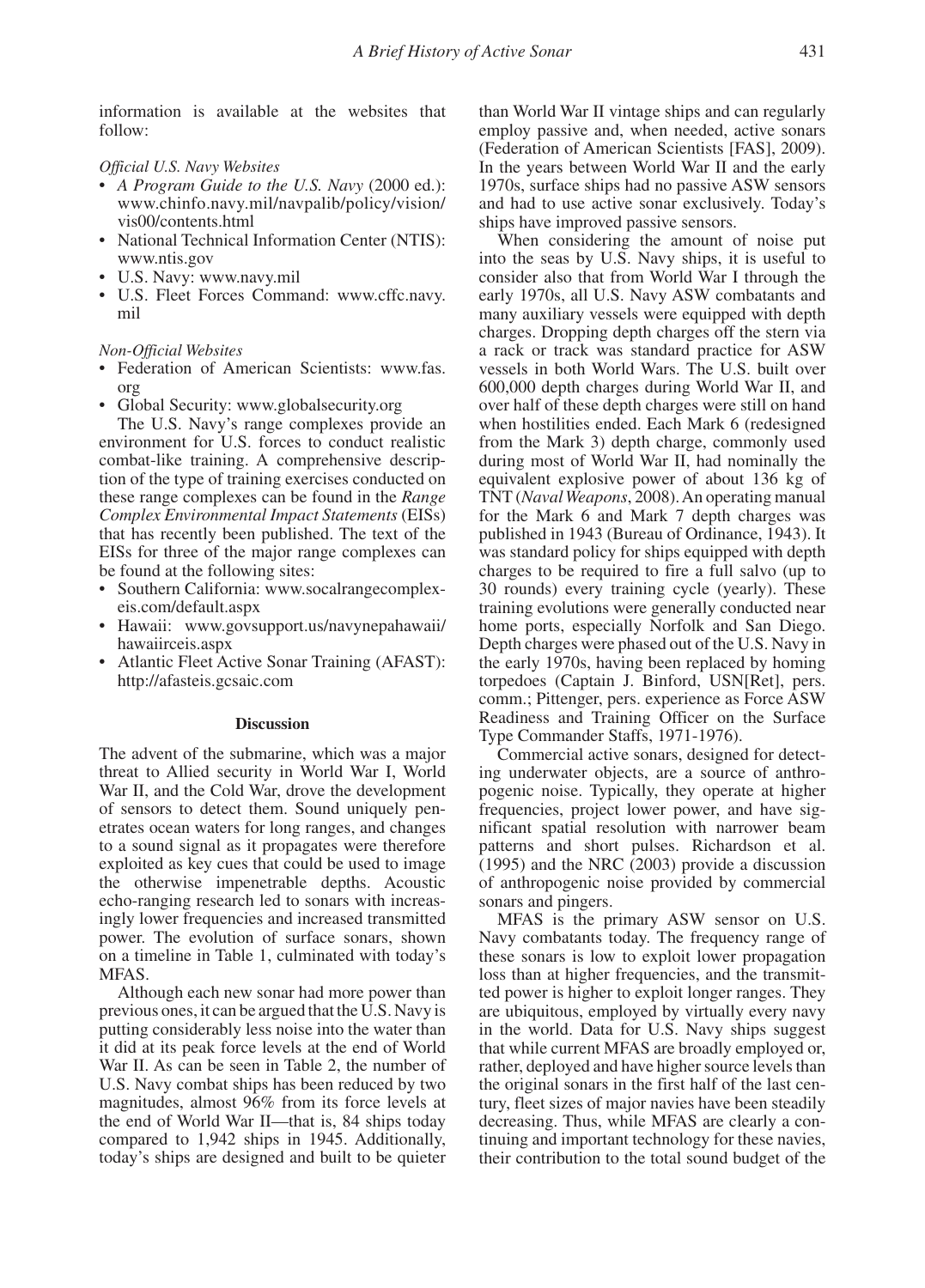oceans is likely to have declined over the last 70 years. To fully understand the implications of the fleet size and technologies involved as they evolve over time will require more explicit analyses than this basic history provides. However, it does give a perspective for how sonar and its sound parameters have evolved during a time period in which we have also become increasingly aware of marine mammal populations, strandings, and a potential role of human sound impacts in those events.

## **Acknowledgments**

The authors would like to thank F. Martin and E. Harland for their assistance in documenting the history of active sonar. The authors appreciate the assistance of P. Tyack, D. R. Ketten, and R. Gisiner for their input, and they appreciate the helpful comments of the reviewers. The authors acknowledge the Office of Naval Research and OPNAV Environmental Readiness Division (CNO N45) for funding portions of this work.

### **Literature Cited**

- Bjørnø, L. (2003). Features of underwater acoustics from Aristotle to our time. *Acoustical Physics*, *49*, 24-30.
- Brownell, J., Robert, L., Yamada, T., Mead, J. G., & van Helden, A. L. (2004, July). *Mass strandings of Cuvier's beaked whales in Japan: U.S. Naval acoustic link?* (Paper SC/56/E37). Presented at the International Whaling Commission Scientific Commission's 56th Annual Meeting, Sorrento, Italy.
- Brownell, R. L., Nowacek, D. P., & Ralls, K. (2008). Hunting cetaceans with sounds: A worldwide review. *Journal of Cetacean Research and Management, 10*, 81-88.
- Burdic, W. S. (1984). *Underwater acoustic system analysis.*  Englewood Cliffs, NJ: Prentice Hall.
- Bureau of Naval Personnel. (1953). *Naval sonar.* Retrieved 18 November 2009 from www.hnsa.org/doc/sonar/ index.htm.
- Bureau of Ordinance. (1943). *Depth charges: Mark 6, Mark 6 Mod 1, Mark 7, Mark 7 Mod 1, operations and maintenance* (Ordinance Pamphlet 747). Retrieved 18 November 2009 from www.hnsa.org/doc/depthcharge6/ index.htm.
- Cote, O. R. (2000). *The third battle: Innovation in the U.S. Navy's silent cold war struggle with Soviet submarines.* Retrieved 18 November 2009 from www.navy.mil/navy data/cno/n87/history/cold-war-asw.html.
- Cowden, A. (2005). *The Naval Institute almanac of the U.S. Navy.* Annapolis, MD: Naval Institute Press.
- Cox, A. W. (1974). *Sonar and underwater sound.* Lexington, MA: D.C. Heath and Company.
- Ellis, R. (1991). *Men and whales.* New York: Alfred A. Knopf.
- Evans, D. L., & England, G. R. (2001). *Joint interim report, Bahamas marine mammal stranding event of 15-16 March 2000.* Washington, DC: U.S. Department of Commerce and Secretary of the Navy.
- Ewing, M., & Worzel, J. L. (1945). *Long range sound transmission, Interim Report No. 1, March 1, 1944-January 20, 1945.* Woods Hole, MA: Woods Hole Oceanographic Institution.
- Federation of American Scientists (FAS). (2009). *Division officer training, ship's silencing program.* Retrieved 18 November 2009 from www.fas.org/man/dod-101/navy/ docs/swos/stu2/NEWIS9\_7.html.
- Frantzis, A. (1998). Does acoustic testing strand whales? *Nature*, *392*, 29.
- Frantzis, A. (2004). The first mass stranding that was associated with the use of active sonar (Kyparissiakos Gulf, Greece, 1996). *European Cetacean Society Newsletter, 42*(Special Issue), 14-20.
- Freitas, L. (2004). The stranding of three Cuvier's beaked whales *Ziphius cavirostris* in Madeira Archipelago – May 2000. *European Cetacean Society Newsletter, 42*(Special Issue), 28-32.
- Friedman, N. (1988). *U.S. Naval weapons: Every gun, missile, mine and torpedo used by the U.S. Navy from 1883 to the present day.* Annapolis, MD: Naval Institute Press.
- Friedman, N. (1989). *The Naval Institute guide to world naval weapons systems.* Annapolis, MD: Naval Institute Press.
- Hackman, W. (1984). *Seek and strike: Sonar, anti-submarine warfare and the Royal Navy, 1914-1954.* London: Her Majesty's Stationary Office.
- Haslett, R. W. G. (1967). Underwater acoustics. *Journal of Scientific Instruments*, *44*, 709-719.
- Katz, E. (2005). *Reginald Aubrey Fessenden*. Retrieved 30 November 2009 from http://chem.ch.huji.ac.il/history/ fessenden.html.
- Keegan, J. (1990). *The price of admiralty: The evolution of naval warfare.* New York: Penguin Group USA.
- Lasky, M. (1977). Review of undersea acoustics to 1950. *Journal of the Acoustical Society of America*, *61*, 283- 297.
- Martín Martel, V. (2002). *Especial varamiento de cetáceos: Viceconsejería de Medio Ambiente* [*Stranding of cetaceans: Special-Deputy Ministry for the Environment*]*.*  Las Palmas de Gran Canaria: Government of the Canary Islands. Retrieved 18 November 2009 from www. gobcan.es/medioambiente/varamientos.
- Martín, V., Servidio, A., & García, S. (2004). Mass strandings of beaked whales in the Canary Islands. *European Cetacean Society Newsletter, 42*(Special Issue), 33-36.
- Morgan, J. (2005). *Anti-submarine warfare: A phoenix for the future.* Retrieved 18 November 2009 from www.fas. org/man/dod-101/sys/ship/docs/anti-sub.htm.
- National Research Council (NRC). (1994). *Coastal oceanography and littoral warfare.* Washington, DC: National Academies Press. Retrieved 18 November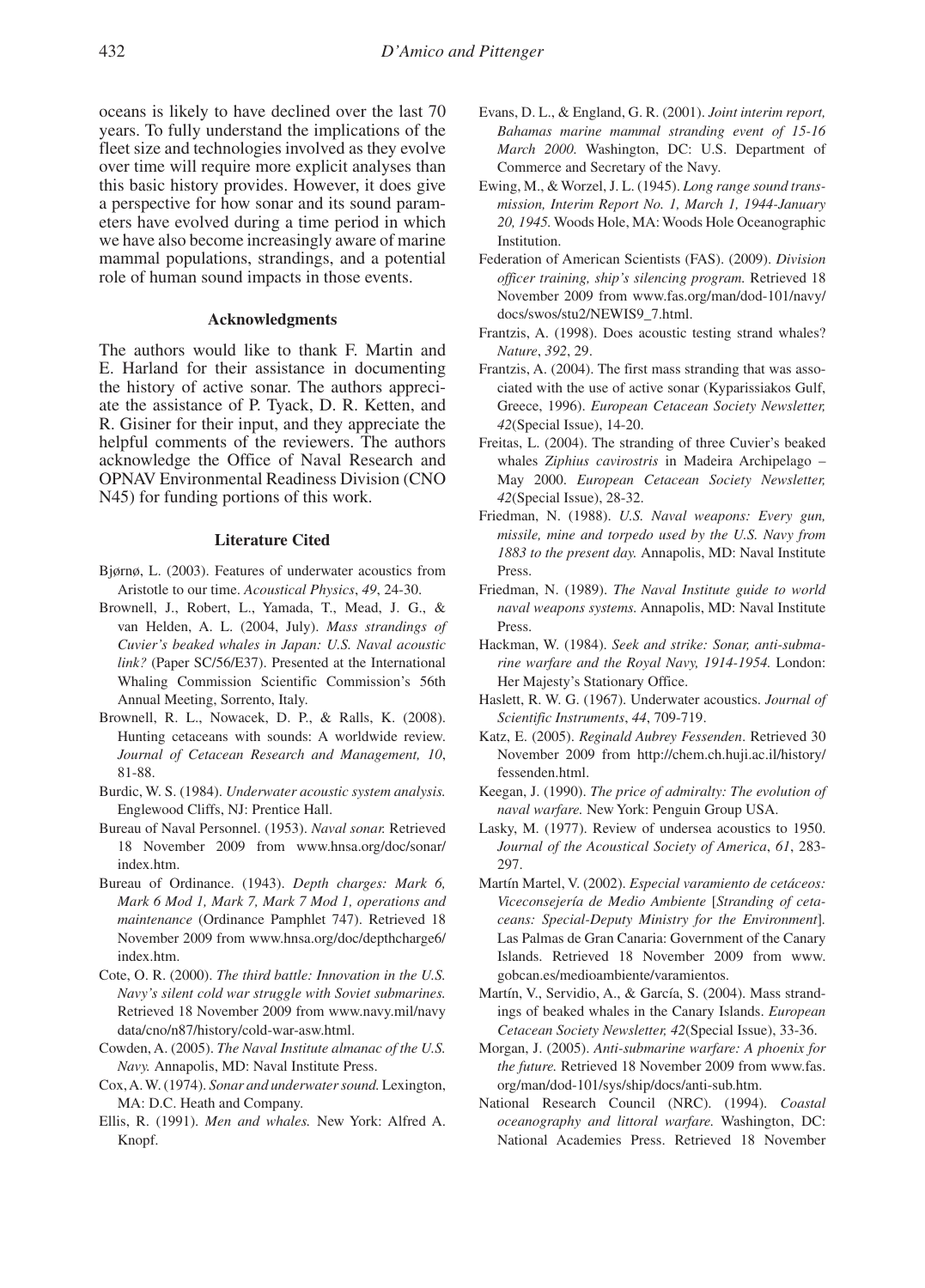2009 from http://books.nap.edu/openbook.php?record\_ id=9240&page=R3.

- NRC. (2003). *Ocean noise and marine mammals.* Washington, DC: National Academies Press.
- *Naval weapons of the world from 1880 to today: ASW weapons and mines, ASW weapons*. (2008). Retrieved 18 November 2009 from www.navweaps.com/Weapons/ WAMUS\_ASW.htm.
- Parsch, A. (2008). *Designations of U.S. military electronic and communications equipment.* Retrieved 18 November 2009 from www.designation-systems.net/ usmilav/electronics.html#\_JETDS\_Misc.
- Payne, C. M. (2006). *Principles of naval weapon systems*. Annapolis, MD: Naval Institute Press.
- Pengelley, R., & Scott, R. (2004). *Lower frequencies ping the littoral ASW threat.* Alexandria, VA: Jane's Navy International. Retrieved 18 November 2009 from http:// jni.janes.com/public/jni/index.shtml.
- Proc, J. (2005). *ASDIC, RADAR and IFF systems used by the RCN – WWII and post war.* Retrieved 18 November 2009 from www.jproc.ca/sari.
- Richardson, W. J., Greene, C. R., Jr., Malme, C. I., & Thomson, D. H. (1995). *Marine mammals and noise*, San Diego: Academic Press.
- Ross, D. (1976). *Mechanics of underwater noise*. Elmsford, NY: Pergamon Press.
- Scott, R. (2000, November). Sounding-out the littoral challenge. *Jane's Defence Weekly*, *34*(21), 20-24.
- Space and Naval Warfare Command. (1996). *Critical sea test: Final report 1996*. Alexandria, VA: National Technical Information Service.
- Tyler, G. D. (1992). The emergence of low-frequency active acoustics as a critical antisubmarine warfare technology. *John Hopkins APL Technical Digest*, *13*, 145-159.
- Urick, R. J. (1983). *Principles of underwater sound*. Los Altos, CA: Peninsula Publishing.
- U.S. Department of the Navy (U.S. DoN). (1993). *Department of the Navy policy paper "From the sea" update, Joint Operations.* Washington, DC: The Navy Public Affairs Library. Retrieved 18 November 2009 from www.navy.mil/navydata/policy/fromsea/ftsujo.txt.
- U.S. Naval History and Heritage Command. (2009). *U.S. Navy active ship force levels, 1917-present*. Retrieved 18 November 2009 from www.history.navy.mil/branches/ org9-4.htm#top.
- Watter, A. J. (Ed.). (2004). *Jane's underwater warfare systems.* Retrieved 18 November 2009 from www.janes. com.
- Whitman, E. C. (2005, Winter). SOSUS, the "secret weapon" of undersea surveillance. *Undersea Warfare*, *7*(2). Retrieved 18 November 2009 from www.navy.mil/ navydata/cno/n87/usw/issue\_25/sosus.htm.